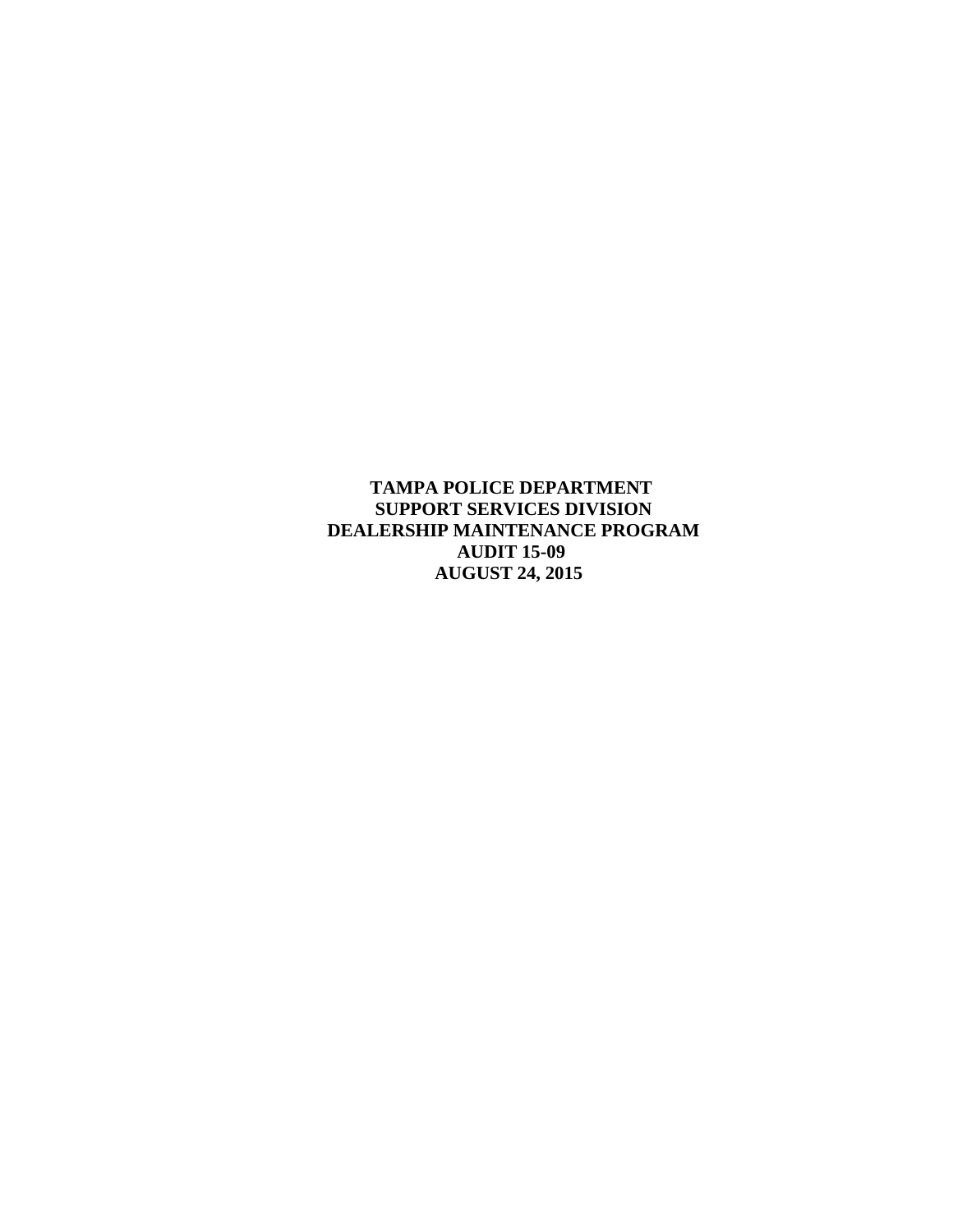# **CITY OF TAMPA**



 **Bob Buckhorn, Mayor**

**Internal Audit Department** 

**Christine Glover, Internal Audit Director** 

August 24, 2015

Honorable Bob Buckhorn Mayor, City of Tampa 1 City Hall Plaza Tampa, Florida

RE: TPD Dealership Maintenance Program, Audit 15-09

Dear Mayor Buckhorn:

Attached is the Internal Audit Department's report on the TPD Dealership Maintenance Program. We thank the management and staff of the Tampa Police Department for their cooperation and assistance during this audit.

Sincerely,

/s/ Christine Glover

Christine Glover Internal Audit Director

cc: Dennis Rogero, Chief of Staff Sonya Little, Chief Financial Officer Eric Ward, Chief of Police Brian Dugan, Assistant Chief of Police Michael Baumaister, Police Major Martin Gonzalez, Police Captain Eddie Preston, Police Lieutenant Leigh Ann Smith, Extra Duty/Vehicle Coordinator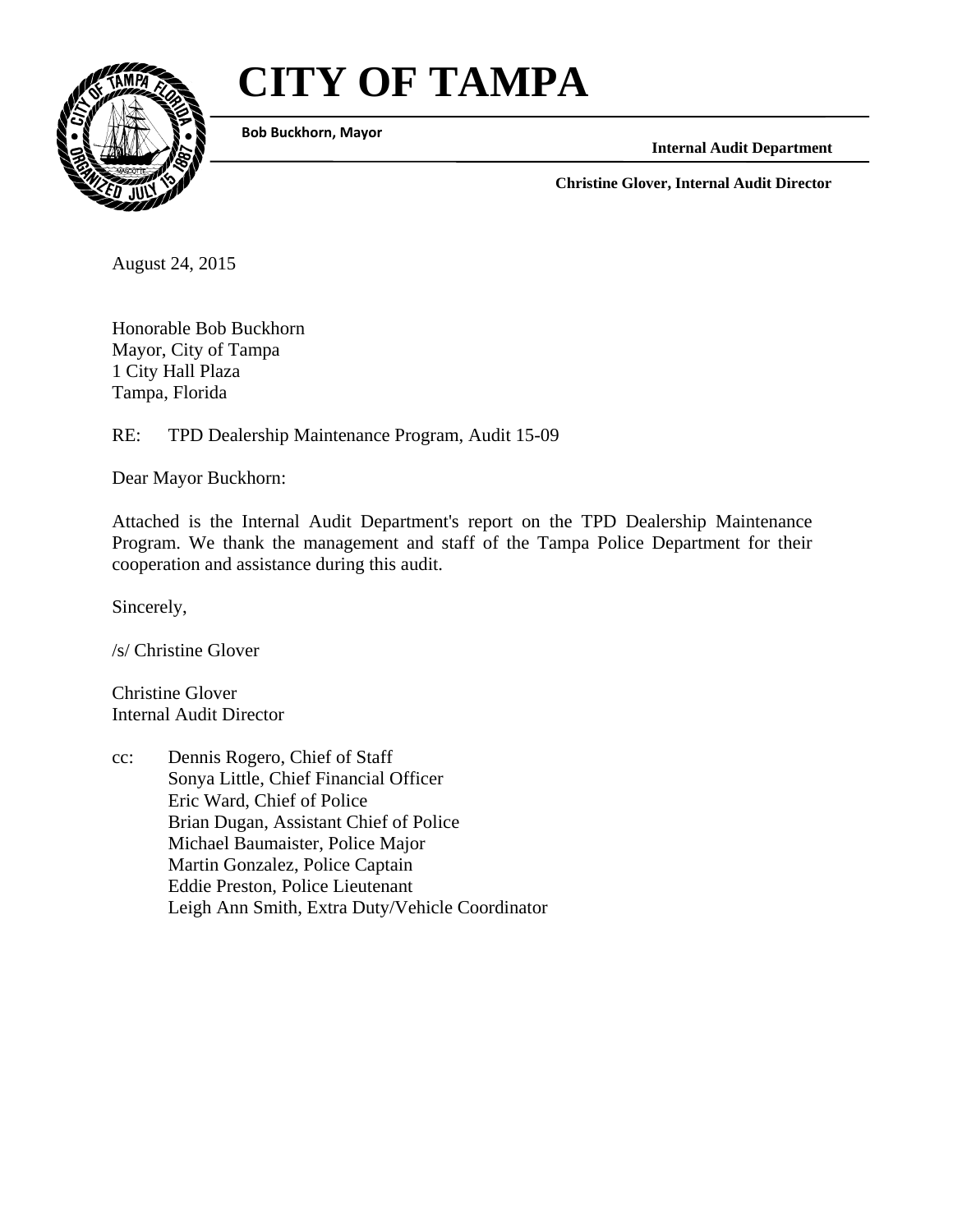## **TAMPA POLICE DEPARTMENT SUPPORT SERVICES DIVISION DEALERSHIP MAINTENANCE PROGRAM AUDIT 15-09 AUGUST 24, 2015**

\_\_\_\_\_\_\_\_\_\_\_\_\_\_\_\_\_\_\_\_\_\_\_\_\_\_\_\_\_\_\_\_\_\_\_\_\_\_\_ /s/ Christine Helt

Christine Helt, Senior Auditor

/s/ Christine Glover

\_\_\_\_\_\_\_\_\_\_\_\_\_\_\_\_\_\_\_\_\_\_\_\_\_\_\_\_\_\_\_\_\_\_\_\_\_\_\_ Christine Glover, Audit Director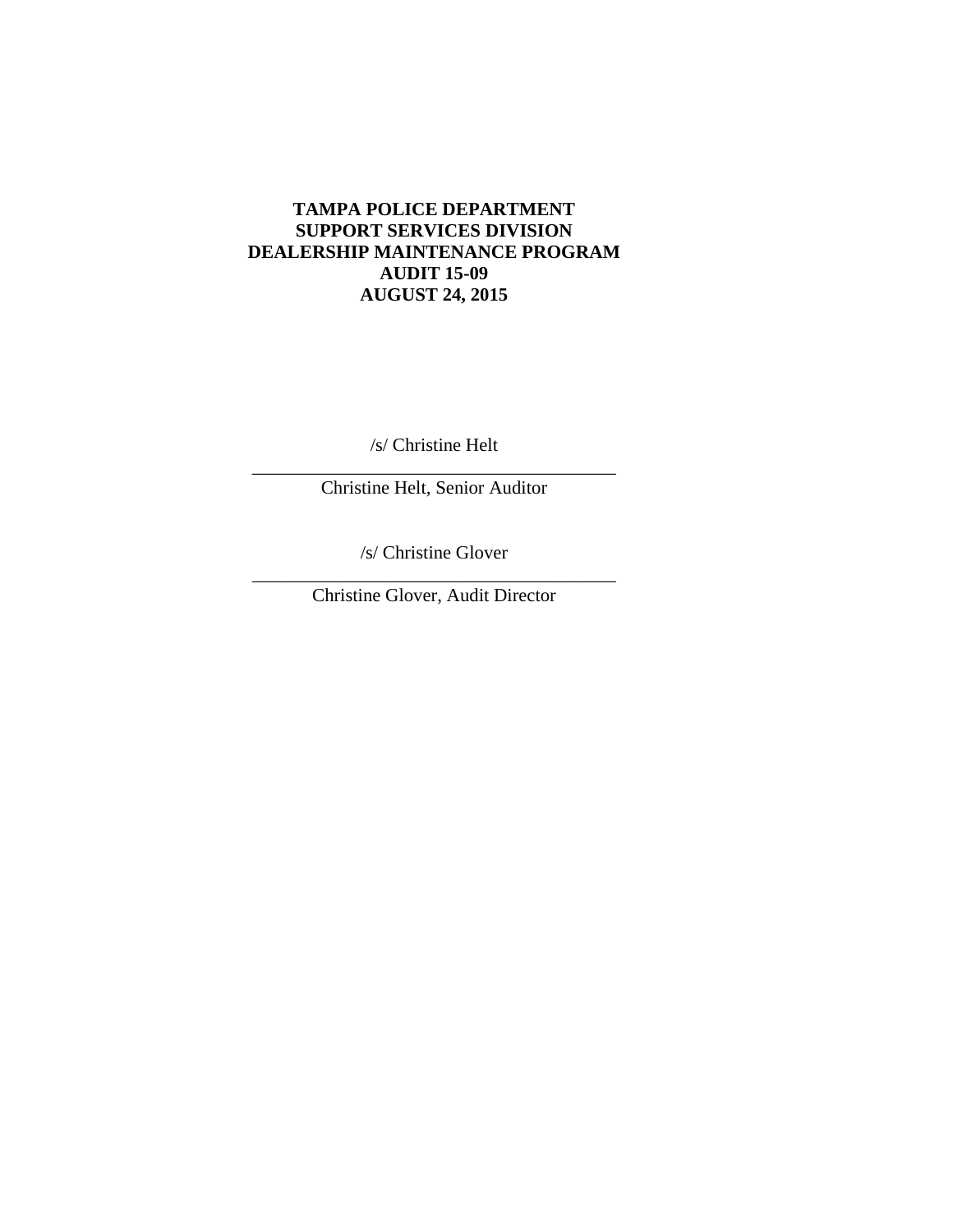## **TAMPA POLICE DEPARTMENT SUPPORT SERVICES DIVISION DEALERSHIP MAINTENANCE PROGRAM AUDIT 15-09 AUGUST 24, 2015**

### **BACKGROUND**

Bill Currie Ford, Inc.'s (Bill Currie) bid for the provision of preventative maintenance, scheduled and unscheduled maintenance, and warranty and non-warranty repairs for Ford vehicles was approved on March 5, 2015. Bill Currie has been providing this service since February 2005 with this being the third time awarded the contract. The current bid was approved for a two-year period for use by the Tampa Police Department (TPD) in the estimated amount of \$2,048,238. The funds for this award are from the General Fund. This award is renewable on the same terms and conditions for three additional one-year periods.

As of June 2015 there were a total of 654 vehicles (and trailers) that were being maintained under this contract. The Police Department's Extra Duty/Vehicle Coordinator is responsible for overseeing this program and supervising the daily monitoring operations that are conducted by the Office Support Specialist III. Program monitoring includes but is not limited to:

- $\triangleright$  Tracking preventative maintenance due and providing this data to the officers monthly to help ensure that vehicle maintenance is on schedule.
- $\triangleright$  Conducting site visits to review proposed repairs and maintenance and monitor work already in progress
- $\triangleright$  Reviewing the accuracy of vehicle maintenance and repair charges and reconciling any discrepancies
- $\triangleright$  Maintaining the vehicle database and maintenance/repair records

### **STATEMENT OF OBJECTIVES**

This audit was conducted in accordance with the Internal Audit Department's FY2015 Audit Agenda. The objective of this audit was to verify that vehicle repairs and maintenance, and related expenses, are being adequately monitored and properly approved.

#### **STATEMENT OF SCOPE**

Audit fieldwork covered vehicle repairs and maintenance that occurred from March 1, 2015 to June 30, 2015. Tests were performed to determine whether TPD Support Services personnel were fulfilling their stated duties and responsibilities related to the Dealership Maintenance Program in an effective and efficient manner. Original records as well as copies were used as evidence and verified through observation and physical examination.